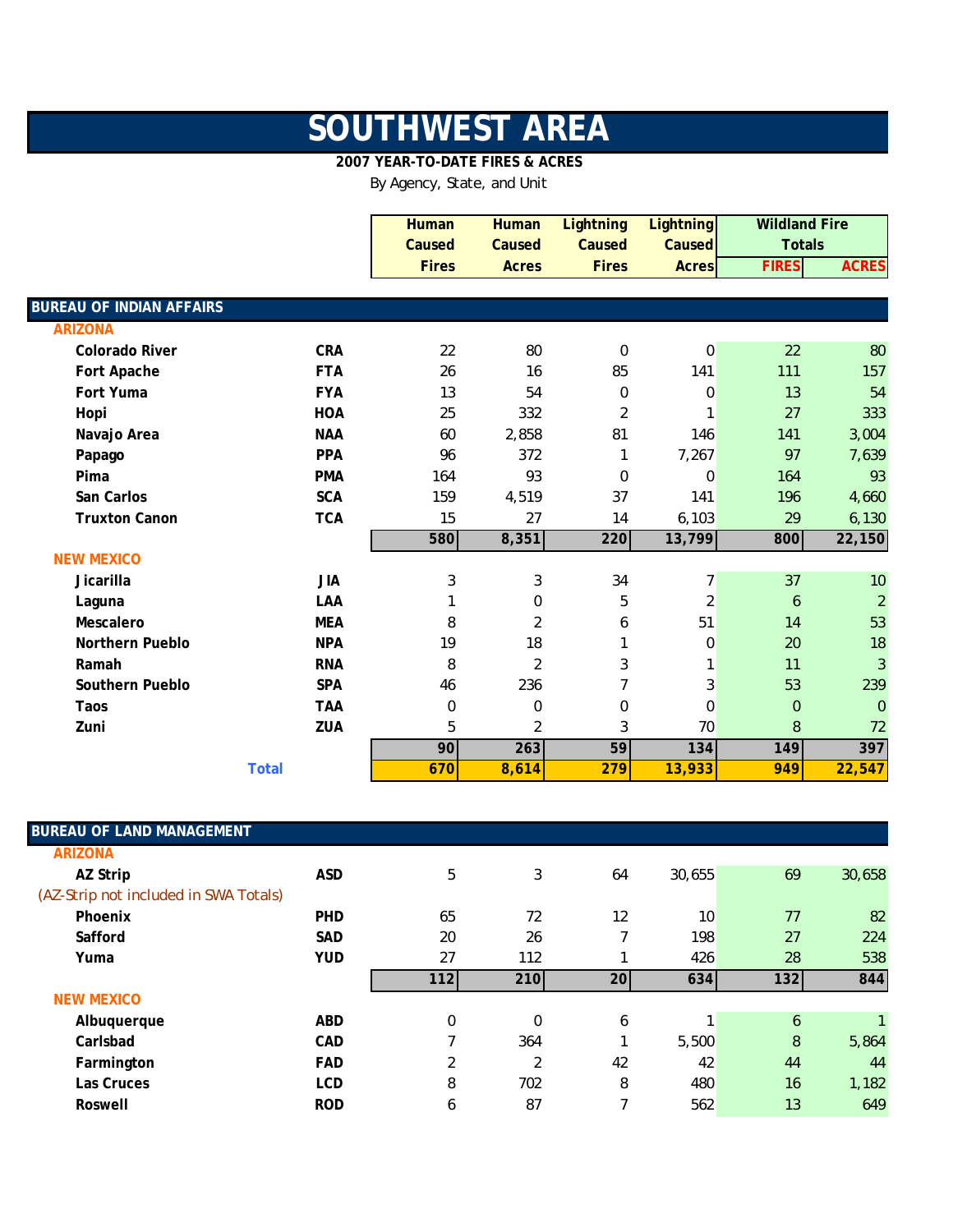| Socorro | SCD               |           |       |     |       |                                         | 0    |
|---------|-------------------|-----------|-------|-----|-------|-----------------------------------------|------|
| Taos    | TAD               |           |       |     | 145   |                                         | 145  |
|         |                   | <b>Z4</b> | ,155  | 68I | 6,730 | ^^<br>$\overline{\phantom{a}}$          | ,885 |
|         | <sup>-</sup> otal | 136       | , 365 | 88  | , 364 | $\sim$ $\sim$ $\sim$<br>$\mathcal{L}24$ | 729  |

| <b>DEPARTMENT OF DEFENSE</b>            |            |                |                |                |                |                  |                |
|-----------------------------------------|------------|----------------|----------------|----------------|----------------|------------------|----------------|
| <b>ARIZONA</b>                          |            | 0              | 0              | $\mathbf 0$    | 0              |                  |                |
| Fort Huachuca                           |            | 0              | 0              | 0              | 0              | $\boldsymbol{0}$ | 0              |
|                                         |            | $\overline{0}$ | $\overline{0}$ | 0              | $\overline{0}$ | $\overline{0}$   | $\overline{0}$ |
|                                         |            |                |                |                |                |                  |                |
| <b>U.S. FISH &amp; WILDLIFE SERVICE</b> |            |                |                |                |                |                  |                |
| <b>ARIZONA</b>                          |            |                |                |                |                |                  |                |
| <b>Buenos Aires</b>                     | <b>BAR</b> | 6              | 1,364          | $\mathbf 0$    | 0              | 6                | 1,364          |
| <b>Bill Williams</b>                    | <b>BWR</b> | $\Omega$       | 0              | $\mathbf 0$    | 0              | $\Omega$         | $\overline{0}$ |
| Cibola                                  | <b>CBR</b> | $\Omega$       | 0              | 1              | 1              |                  |                |
| Cabeza Prieta                           | <b>CPR</b> | 0              | 0              | 0              | 0              | $\Omega$         | 0              |
| Havasu                                  | <b>HVR</b> |                | 8              | $\Omega$       | 0              |                  | 8              |
| Imperial                                | <b>IMR</b> | 0              | 0              | $\Omega$       | $\Omega$       | $\Omega$         | O              |
| San Bernardino                          | <b>SBR</b> | 0              | 0              | 0              | 0              | 0                | 0              |
|                                         |            | $\overline{7}$ | 1,372          | 1              | 1 <sup>1</sup> | $\overline{8}$   | 1,373          |
| <b>NEW MEXICO</b>                       |            |                |                |                |                |                  |                |
| <b>Bitter Lake</b>                      | <b>BTR</b> | $\Omega$       | 0              | $\Omega$       | 0              | $\Omega$         | $\overline{0}$ |
| Bosque Del Apache                       | <b>BDR</b> | 0              | 0              | $\Omega$       | 0              | $\Omega$         | 0              |
| Las Vegas                               | <b>LVR</b> | O              | 0              | $\Omega$       | $\Omega$       | $\Omega$         |                |
| San Andres                              | <b>SNR</b> | 0              | 0              | $\Omega$       | 0              | $\Omega$         | 0              |
| Sevilleta                               | <b>SER</b> | 0              | 0              | 0              | 0              | 0                | 0              |
|                                         |            | $\mathbf 0$    | $\overline{0}$ | 0              | $\overline{0}$ | $\overline{0}$   | $\overline{0}$ |
| <b>WEST TEXAS (FED. ONLY)</b>           |            |                |                |                |                |                  |                |
| <b>Mule Shoe</b>                        | <b>MLR</b> | 0              | 0              | 0              | 0              | 0                | 0              |
|                                         |            | 0              | $\overline{0}$ | $\overline{0}$ | $\overline{0}$ | 0                | $\overline{0}$ |
| <b>Total</b>                            |            | $\overline{7}$ | 1,372          | 1              | $\overline{1}$ | 8                | 1,373          |

| <b>ARIZONA</b>        |            |   |    |     |                 |          |    |
|-----------------------|------------|---|----|-----|-----------------|----------|----|
| Canyon de Chelly      | <b>CAP</b> | 0 | 0  | 0   | 0               | $\Omega$ | 0  |
| Coronado              | <b>COP</b> |   | 0  |     | 32              |          | 32 |
| <b>Grand Canyon</b>   | <b>GCP</b> | 4 | 33 | 13  | ◠               | 17       | 35 |
| Organ Pipe            | <b>ORP</b> |   |    |     | 0               | 6        |    |
| Saguaro               | <b>SAP</b> |   | 0  |     | 8               |          | 8  |
| Sunset Crater Volcano | <b>SUP</b> |   | 0  |     | 0               |          | 0  |
| Tonto                 | <b>TOP</b> | 0 |    | 0   | 0               | $\Omega$ | 0  |
| <b>Walnut Canyon</b>  | <b>WAP</b> | 0 |    |     | 0               | $\Omega$ | 0  |
| Wupatki               | <b>WUP</b> | 0 |    |     | 0               | 0        | 0  |
|                       |            | 9 | 34 | 19. | 42 <sub>1</sub> | 28       | 76 |

 **NEW MEXICO**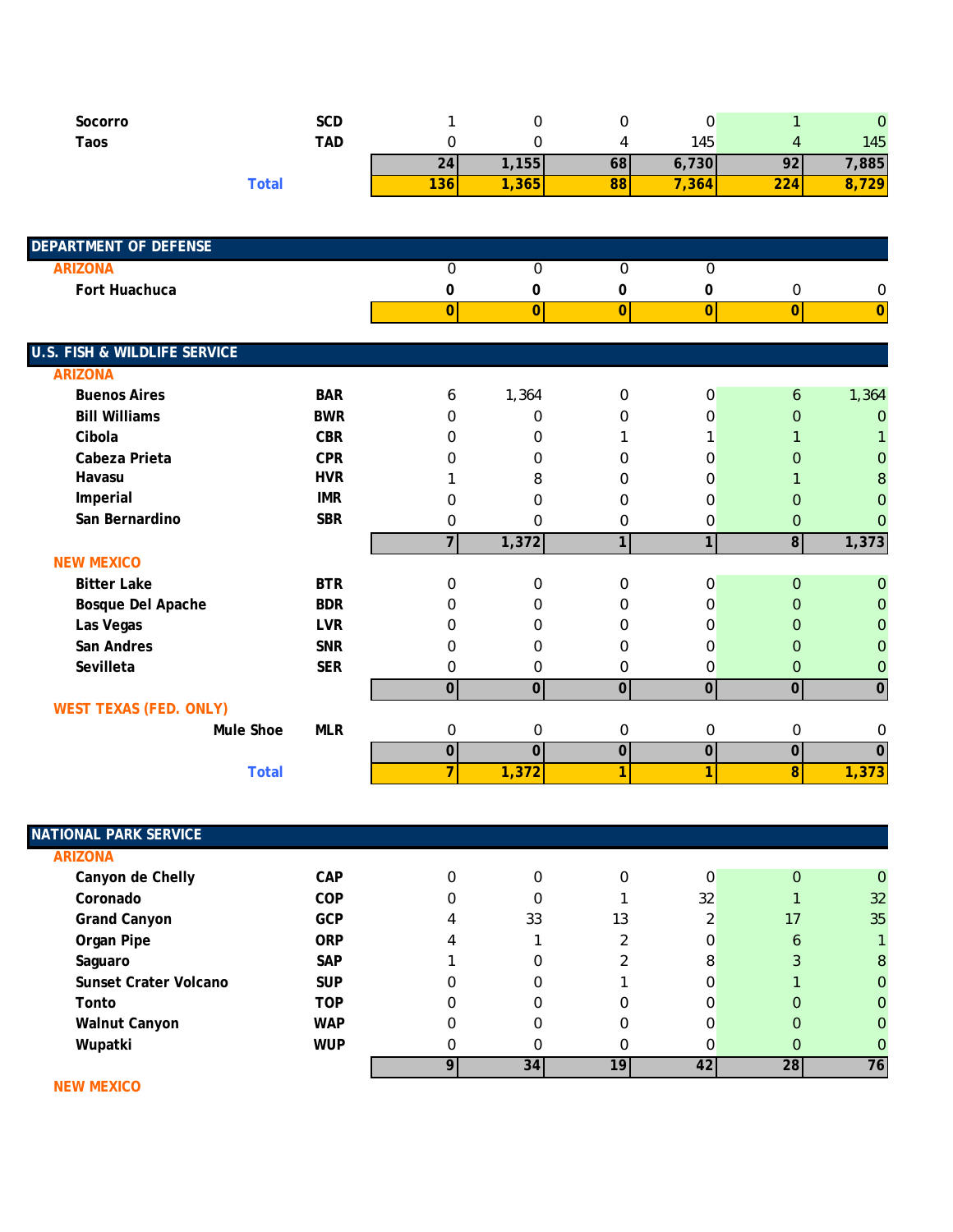| <b>Bandelier NM</b>           | <b>BAP</b>   | $\mathbf{0}$   | $\mathbf 0$    | 4              |                | $\overline{4}$ |                |
|-------------------------------|--------------|----------------|----------------|----------------|----------------|----------------|----------------|
| Carlsbab                      | <b>CAP</b>   | $\Omega$       | 0              | $\mathbf 0$    | 0              | $\overline{0}$ | $\mathbf{0}$   |
| <b>Chaco Culture</b>          | <b>CHP</b>   | $\Omega$       | $\mathbf 0$    |                | 14             |                | 14             |
| <b>El Malpais</b>             | <b>EMP</b>   | 3              |                | 11             | 34             | 14             | 35             |
|                               |              | 3 <sup>1</sup> | 1              | 16             | 49             | 19             | 50             |
| <b>WEST TEXAS (FED. ONLY)</b> |              |                |                |                |                |                |                |
| Amistad                       | <b>AMP</b>   | 0              | 0              | $\mathbf 0$    | 0              | $\mathbf{0}$   | $\mathbf{0}$   |
| <b>Big Bend</b>               | <b>BBP</b>   | 3              | 2              | 4              | 0              | 7              | $\overline{2}$ |
| Guadalupe                     | <b>GUP</b>   | $\Omega$       | $\Omega$       |                | 0              |                | $\Omega$       |
| Lake Meredith                 | <b>LAP</b>   | 21             | 637            |                | 0              | 22             | 637            |
| Rio Grande                    | <b>RGP</b>   | 2              | 8              | 0              | 0              | $\overline{2}$ | 8              |
|                               |              | 26             | 647            | 6              | 0              | 32             | 647            |
|                               | <b>Total</b> | 38             | 682            | 41             | 91             | 79             | 773            |
|                               |              |                |                |                |                |                |                |
| <b>OTHER</b>                  |              |                |                |                |                |                |                |
| <b>NEW MEXICO</b>             |              |                |                |                |                |                |                |
| Los Alamos Nat. Lab           | <b>LAE</b>   | $\overline{2}$ | $\overline{2}$ | $\mathbf 0$    | 0              | $\overline{2}$ | $\overline{2}$ |
|                               | <b>Total</b> | $\overline{2}$ | $\overline{2}$ | $\overline{0}$ | $\overline{0}$ | $\overline{2}$ | $\overline{2}$ |

| <b>STATES</b>              |                  |     |        |                |        |       |         |
|----------------------------|------------------|-----|--------|----------------|--------|-------|---------|
| <b>ARIZONA</b>             |                  |     |        |                |        |       |         |
| Arizona St. Land Dept.     | <b>AZS</b>       | 293 | 631    | 48             | 4,584  | 341   | 5,215   |
|                            | Total            | 293 | 631    | 48             | 4,584  | 341   | 5,215   |
|                            |                  |     |        |                |        |       |         |
| <b>NEW MEXICO</b>          |                  |     |        |                |        |       |         |
| Chama District             | N <sub>1</sub> S | 21  | 445    | 25             | 112    | 46    | 557     |
| <b>Cimarron District</b>   | N <sub>2</sub> S | 2   | 2,940  | $\overline{2}$ | 51     | 4     | 2,991   |
| Socorro District           | N <sub>3</sub> S | 62  | 8,111  | 53             | 17,225 | 115   | 25,336  |
| Las Vegas District         | N <sub>4</sub> S | 25  | 5,149  | 26             | 1,731  | 51    | 6,880   |
| Capitan District           | N <sub>5</sub> S | 168 | 44,182 | 58             | 16,824 | 226   | 61,006  |
| <b>Bernalillo District</b> | N <sub>6</sub> S | 15  | 1,648  | 26             | 2,314  | 41    | 3,962   |
|                            |                  | 293 | 62,475 | 190            | 38,257 | 483   | 100,732 |
|                            | <b>Total</b>     | 586 | 63,106 | 238            | 42,841 | 824   | 105,947 |
|                            |                  |     |        |                |        |       |         |
| <b>USDA FOREST SERVICE</b> |                  |     |        |                |        |       |         |
| <b>ARIZONA</b>             |                  |     |        |                |        |       |         |
| Apache/Sitgreaves          | <b>ASF</b>       | 64  | 2,085  | 148            | 28,199 | 212   | 30,284  |
| Coconino                   | <b>COF</b>       | 121 | 241    | 280            | 5,217  | 401   | 5,458   |
| Coronado                   | <b>CNF</b>       | 51  | 3,723  | 31             | 2,448  | 82    | 6,171   |
| Kaibab                     | <b>KNF</b>       | 32  | 27     | 117            | 6,103  | 149   | 6,130   |
| Prescott                   | <b>PNF</b>       | 43  | 1,633  | 39             | 62     | 82    | 1,695   |
| Tonto                      | <b>TNF</b>       | 85  | 4,075  | 134            | 971    | 219   | 5,046   |
|                            |                  | 396 | 11,784 | 749            | 43,000 | 1,145 | 54,784  |
| <b>NEW MEXICO</b>          |                  |     |        |                |        |       |         |
| Carson                     | <b>CAF</b>       | 10  | 14     | 38             | 43     | 48    | 57      |
| Cibola                     | <b>CIF</b>       | 16  | 7,939  | 85             | 596    | 101   | 8,535   |
|                            |                  |     |        |                |        |       |         |